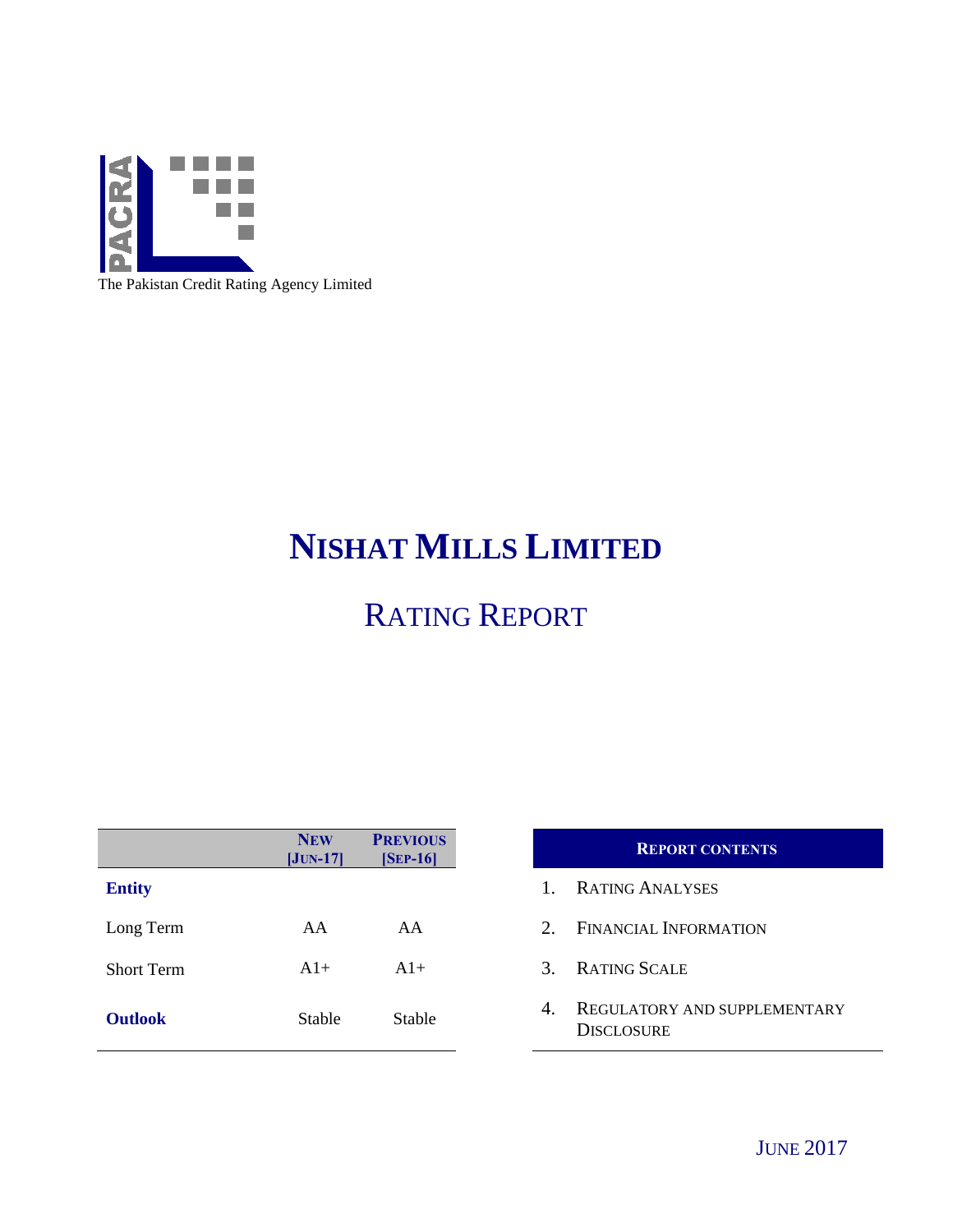

## **The Pakistan Credit Rating Agency Limited**

# **Profile & Ownership**

- NML, established in 1951, is the largest textile composite unit and a leading exporter of textile products in the country.
- The company is majority (~52%) owned by Mansha family members and group companies; flagship company of Nishat Group (NG).
- $NG a$  leading conglomerate maintains substantial presence in the country's financial sector, and strong foothold in textile, cement, and power sectors.
- Lately, the group has expanded its presence in the hospitality sector with the start of operations of Nishat Emporium mall. Also, partnering with local and international entities, the group has announced to enter Pakistan's automobile assembly industry.

# **Governance & Management**

- NML has a seven-member board of directors; two, including the CEO, represent sponsoring family, four are working for NG companies (including one NML executive), and one is an independent member.
- CEO, Mr. Umer Mansha associated with NML since 1994, carries extensive experience in textile industry. He is supported by an experienced team.

## **Operational Risk**

- Sound operational infrastructure; mainly European technology
- Oracle-based ERP solution; comprehensive MIS reporting
- Captive power generation (~114MW) to meet energy requirements

## **Business Risk**

- Sizeable revenue base; predominantly export oriented
- Sales mix dominated by Processing & Home textile (P&HT) segment (~45%), followed by weaving  $(-26\%)$ , spinning  $(-17\%)$  and garment  $(-12\%)$  segments.
- Moderately low geographic and top ten customer revenue concentration.
- During 9MFY17, the company's topline increased slightly by  $\sim$ 3% YoY to ~PKR 37bln. However, a higher than proportionate increase in cost of sales resulting in a reduction in business margins; gross margin fell to 11.3% vs 13.6% SPLY, and operating margin fell to 4.1% from 6.8% SPLY. Dip in margins is primarily due to higher labour and energy cost, which are industrywide phenomenon.
- Dividend income, comprising ~80% of the company's bottomline, remained largely constant during the period (~PKR 2.5bln).
- A reduction (~18%) in interest expense owing to better financial management helped reduce the final impact on net profit which decreased by  $\sim$ 13% to report at PKR 3,089mln during 9MFY17.
- NML maintains a hefty investment portfolio  $-$  ~74% of equity at end-Mar17 mainly comprising strategic holdings. With presence in diversified sectors, the company has prudently managed its overall risk profile.
- A new garment plant (capacity: 7.2mln pieces p.a.) became operational in Apr'16, which incurred a loss of ~PKR 258mln during 9MFY17. Additionally, the company is shifting one spinning unit to a special economic zone within the city; the process is expected to complete in Aug'17.

### **Financial Risk**

- Working capital requirements, a function of its receivables and inventory, are met through a mix of internal generation and short term borrowings.
- Net cash cycle remained largely constant YoY.
- NML borrows short-term loans to provide working capital finance to subsidiary companies thereby creating short-term liquidity pressure.
- Strong debt service coverages backed by regular dividend inflows continue to augment the company's financial risk profile.
- Low-leveraged capital structure (end-Mar17;  $\sim$ 19%); expected to remain range bound.

# **RATING RATIONALE**

The ratings reflect the diversity of Nishat Mills' (NML) underlying businesses, along with a conservative capital structure. This emanates from its implicit holdco structure within Nishat Group (NG). This helps in managing the impact of adversities in any industry, particularly textile business, on the overall profile of NML. NML's significant as well as diverse strategic investment portfolio is generating a regular and growing dividend stream in addition to a potential of capital appreciation.

NML has an established business profile in textile industry. The company continues to maintain its position as a sizeable, export-oriented composite unit in the country's textile sector. NML has adequate diversification levels, in terms of both geography and customer base. The ongoing year has seen relatively subdued operational performance relative to last year on the back of industry-wide margin squeeze. The management intends to focus on enhancing existing facilities in order to achieve overall cost efficiencies.

# **KEY RATING DRIVERS**

The ratings continue to depend on the management's ability to maintain its business profile while sustaining its market position. Sustenance of business margins at a reasonable level remains important. Moreover, a formal holding company structure to monitor a large investment portfolio would bring structural efficiencies with focused decision making.

# **TEXTILE**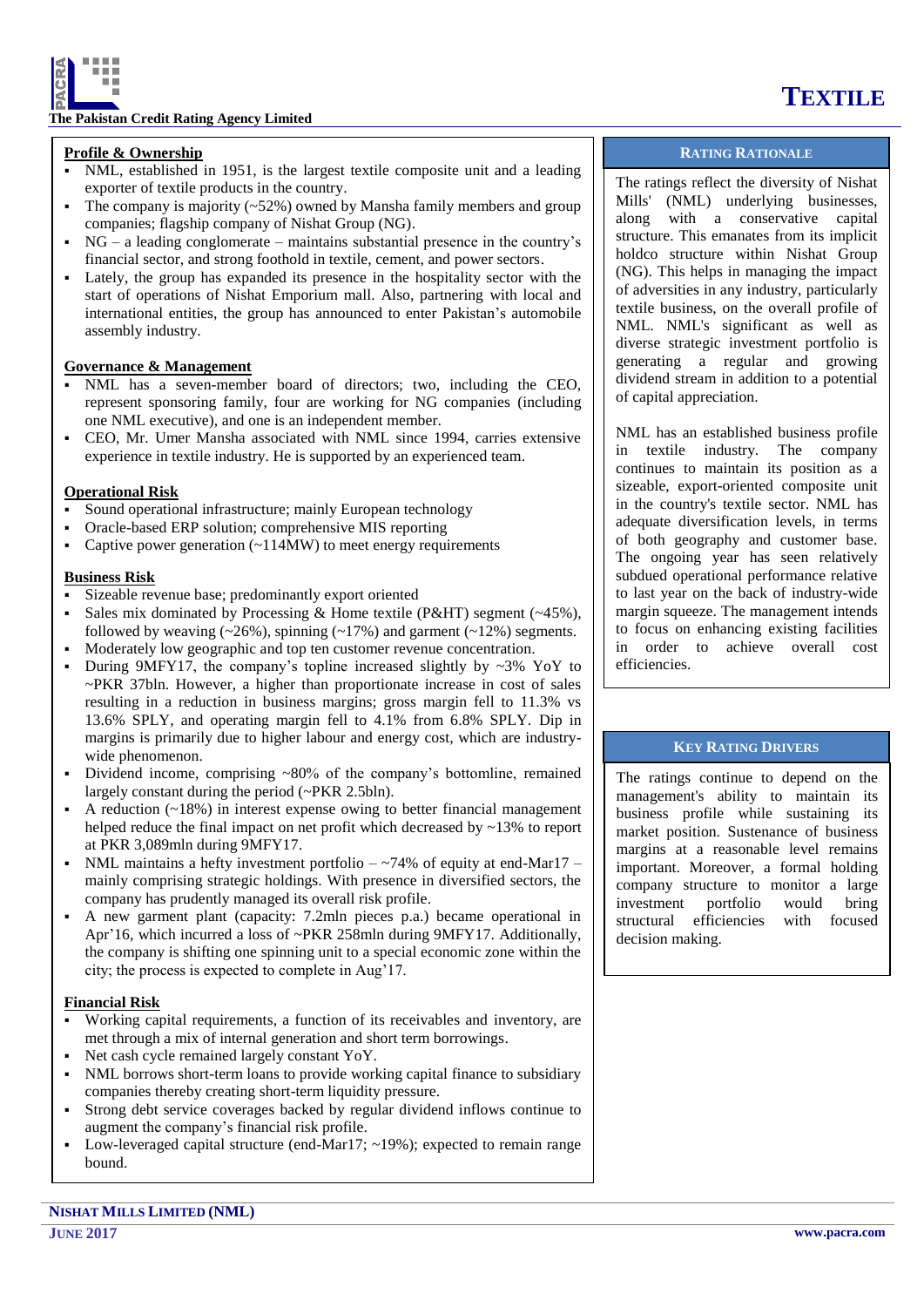

| The Pakistan Credit Rating Agency Limited | <b>Financials (Summary</b> |
|-------------------------------------------|----------------------------|
|                                           | PKR mln                    |

# **Nishat Mills Limited**

| <b>BALANCE SHEET</b>                                                                | 31-Mar-17 | 30-Jun-16 | 30-Jun-15 | 30-Jun-14 |
|-------------------------------------------------------------------------------------|-----------|-----------|-----------|-----------|
|                                                                                     | <b>9M</b> | <b>FY</b> | <b>FY</b> | <b>FY</b> |
| <b>Non-Current Assets</b>                                                           | 26,226    | 24,877    | 24,510    | 23,115    |
| <b>Investments (Incl. associates)</b>                                               | 74,374    | 61,661    | 58,400    | 50,943    |
| Equity                                                                              | 69,181    | 57,464    | 54,150    | 47,999    |
| Debt                                                                                | 4,725     | 3,724     | 3,771     | 2,557     |
| Investment property                                                                 | 468       | 473       | 479       | 387       |
| <b>Current Assets</b>                                                               | 24,112    | 20,061    | 18,230    | 22,991    |
| Inventory                                                                           | 14,199    | 9,934     | 10,350    | 12,752    |
| <b>Trade Receivables</b>                                                            | 2,453     | 2,253     | 3,014     | 2,929     |
| Others                                                                              | 7,460     | 7,874     | 4,865     | 7,309     |
| <b>Total Assets</b>                                                                 | 124,712   | 106,599   | 101,140   | 97,049    |
|                                                                                     |           |           |           |           |
| <b>Debt/Borrowings</b>                                                              | 21,954    | 17,086    | 18,890    | 22,495    |
| Short-term                                                                          | 15,375    | 10,476    | 11,524    | 14,468    |
| Long-term (Incl. Current Maturity of Long-Term Debt)                                | 6,579     | 6,610     | 7,365     | 8,027     |
| Other short-term liabilities                                                        | 7,525     | 7,097     | 5,860     | 5,489     |
| Other long-term liabilities                                                         | 1,256     | 262       | 247       | 475       |
| <b>Shareholder's Equity</b>                                                         | 93,978    | 82,155    | 76,143    | 68.589    |
| <b>Total Liabilities &amp; Equity</b>                                               | 124,712   | 106,599   | 101,140   | 97,049    |
| <b>INCOME STATEMENT</b>                                                             |           |           |           |           |
| <b>Turnover</b>                                                                     | 37,287    | 47,999    | 51,178    | 54,444    |
| <b>Gross Profit</b>                                                                 | 4,198     | 6,264     | 6,024     | 7,864     |
| Net Other Income                                                                    | 2,734     | 3,762     | 3,639     | 3,309     |
| <b>Financial Charges</b>                                                            | (670)     | (1,046)   | (1,745)   | (1,610)   |
| <b>Net Income</b>                                                                   | 3,089     | 4,923     | 3,912     | 5,513     |
| <b>Cashflow Statement</b>                                                           |           |           |           |           |
| Free Cashflow from Operations (FCFO)                                                | 2,698     | 4,163     | 4,373     | 4,942     |
| Net Cash changes in Working Capital                                                 | (4,379)   | 1,696     | 2,744     | 1,561     |
| Net Cash from Operating Activities                                                  | 204       | 8,517     | 8,470     | 8,003     |
| Net Cash from Investing Activities                                                  | (5,357)   | (3,077)   | (6,215)   | (11,024)  |
| Net Cash from Financing Activities                                                  | 3,119     | (3,378)   | (5,006)   | 4,695     |
| <b>Ratio Analysis</b>                                                               |           |           |           |           |
| <b>Performance</b>                                                                  |           |           |           |           |
| Turnover Growth (vs. SPLY)                                                          | 3%        | $-6%$     | $-6%$     | 4%        |
| Gross Margin                                                                        | 11%       | 13%       | 12%       | 14%       |
| Net Margin                                                                          | 8%        | 10%       | 8%        | 10%       |
| <b>Coverages</b>                                                                    |           |           |           |           |
| Interest Coverage (FCFO/Gross Interest)                                             | 4.0       | 4.0       | 2.5       | 3.1       |
| Core: (FCFO/Gross Interest+CMLTD+Uncovered Total STB)                               | 1.2       | 1.4       | 1.2       | 1.5       |
| Total: (TCF) / (Gross Interest+CMLTD+Uncovered Total STB)                           | 2.3       | 2.6       | 2.1       | 2.5       |
| Debt Payback (Total LT Debt Including UnCovered Total STBs) / (FCFO- Gross Interest | 2.4       | 2.1       | 2.8       | 2.4       |
| Liquidity                                                                           |           |           |           |           |
| Net Cash Cycle (Inventory Days + Receivable Days - Payable Days)                    | 76.9      | 74.0      | 88.9      | 97.4      |
|                                                                                     |           |           |           |           |
| Capital Structure (Total Debt/Total Debt+Equity)                                    | 19%       | 17%       | 20%       | 25%       |

**Nishat Mills Limited (NML)**

**June 2017**

# **Textile**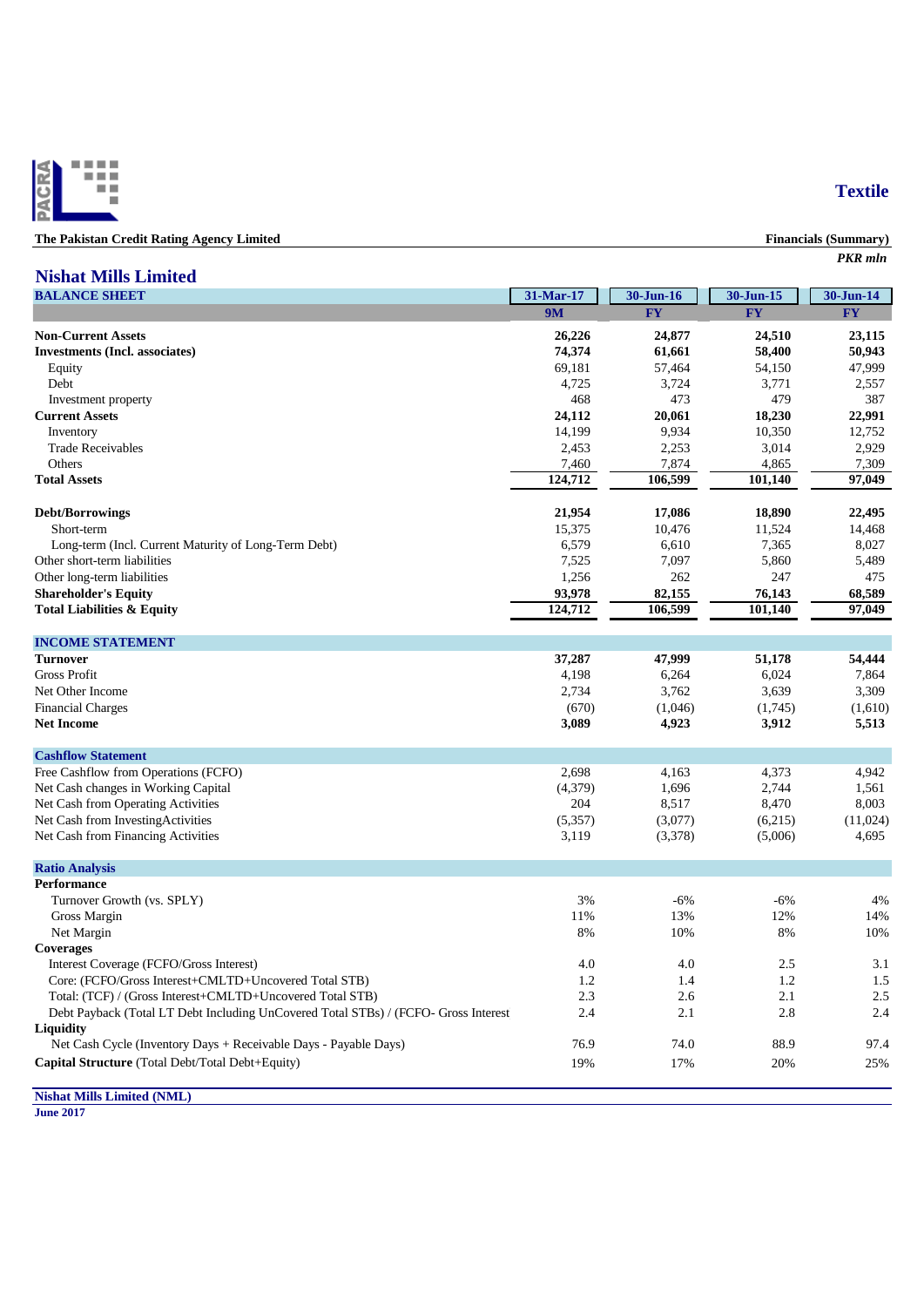# **STANDARD RATING SCALE & DEFINITIONS**

Credit rating reflects forward-looking opinion on credit worthiness of underlying entity or instrument; more specifically it covers relative ability to honor financial obligations. The primary factor being captured on the rating scale is relative likelihood of default.

|                     | <b>LONG TERM RATINGS</b>                                                                                                                                                                      | <b>SHORT TERM RATINGS</b>                                                                                                 |
|---------------------|-----------------------------------------------------------------------------------------------------------------------------------------------------------------------------------------------|---------------------------------------------------------------------------------------------------------------------------|
| <b>AAA</b>          | Highest credit quality. Lowest expectation of credit risk.                                                                                                                                    |                                                                                                                           |
|                     | Indicate exceptionally strong capacity for timely payment of financial<br>commitments. This capacity is highly unlikely to be adversely affected by<br>foreseeable events.                    | A1+: The highest capacity for timely<br>repayment.                                                                        |
| $AA+$               | Very high credit quality. Very low expectation of credit risk.                                                                                                                                |                                                                                                                           |
| AA                  | Indicate very strong capacity for timely payment of financial commitments.<br>This capacity is not significantly vulnerable to foreseeable events.                                            | $\mathbf{A}$ 1:.<br>A strong capacity for timely<br>repayment.                                                            |
| AA-                 |                                                                                                                                                                                               |                                                                                                                           |
| $A+$                | High credit quality. Low expectation of credit risk.                                                                                                                                          |                                                                                                                           |
| $\mathbf A$<br>$A-$ | The capacity for timely payment of financial commitments is considered<br>This capacity may, nevertheless, be vulnerable to changes in<br>strong.<br>circumstances or in economic conditions. | A2: A satisfactory capacity for timely<br>repayment. This may be susceptible to<br>adverse changes in business, economic, |
|                     |                                                                                                                                                                                               | or financial conditions.                                                                                                  |
| <b>BBB+</b>         | Good credit quality. Currently a low expectation of credit risk.                                                                                                                              |                                                                                                                           |
| <b>BBB</b>          | The capacity for timely payment of financial commitments is considered<br>adequate, but adverse changes in circumstances and in economic conditions                                           |                                                                                                                           |
| <b>BBB-</b>         | are more likely to impair this capacity.                                                                                                                                                      | A3: An adequate capacity for timely<br>repayment. Such capacity is susceptible                                            |
| $BB+$               | Speculative. Possibility of credit risk developing.                                                                                                                                           | adverse<br>changes in business,<br>to                                                                                     |
|                     | There is a possibility of credit risk developing, particularly as a result of                                                                                                                 | economic, or financial conditions.                                                                                        |
| <b>BB</b>           | adverse economic change over time; however, business or financial<br>alternatives may be available to allow financial commitments to be met.                                                  |                                                                                                                           |
| BB-                 |                                                                                                                                                                                               | B:                                                                                                                        |
| $B+$                | Highly speculative. Significant credit risk.                                                                                                                                                  | The capacity for timely repayment<br>is more susceptible to adverse changes in                                            |
| B                   | A limited margin of safety remains against credit risk. Financial                                                                                                                             | business.<br>financial<br>economic,<br>$\alpha$                                                                           |
|                     | commitments are currently being met; however, capacity for continued<br>payment is contingent upon a sustained, favorable business and economic                                               | conditions.                                                                                                               |
| $B-$                | environment.                                                                                                                                                                                  |                                                                                                                           |
| <b>CCC</b>          | High default risk. Substantial credit risk                                                                                                                                                    | An inadequate capacity to ensure<br>C:                                                                                    |
|                     | "CCC" Default is a real possibility. Capacity for meeting financial                                                                                                                           | timely repayment.                                                                                                         |
| CC                  | commitments is solely reliant upon sustained, favorable business or                                                                                                                           |                                                                                                                           |
| $\mathbf C$         | economic developments. "CC" Rating indicates that default of some kind<br>appears probable. "C" Ratings signal imminent default.                                                              |                                                                                                                           |
| D                   | Obligations are currently in default.                                                                                                                                                         |                                                                                                                           |

### **Rating Watch**

Alerts to the possibility of a rating change subsequent to, or in anticipation of, a) some material identifiable event and/or b) deviation from expected trend. But it does not mean that a rating change is inevitable. Rating Watch may carry designation – Positive (rating may be raised, negative (lowered), or developing (direction is unclear). A watch should be resolved with in foreseeable future, but may continue if underlying circumstances are not settled.

# **Outlook (Stable, Positive, Negative, Developing)**

Indicates the potential and direction of a rating over the intermediate term in response to trends in economic and/or fundamental business/financial conditions. It is not necessarily a precursor to a rating change. 'Stable' outlook means a rating is not likely to change. 'Positive' means it may be raised. 'Negative' means it may be lowered. Where the trends have conflicting elements, the outlook may be described as 'Developing'.

# **Suspension**

It is not possible to update an opinion due to lack of requisite information. Opinion should be resumed in foreseeable future. However, if this does not happen within six (6) months, the rating should be considered withdrawn.

### **Withdrawn**

A rating is withdrawn on a) termination of rating mandate, b) cessation of underlying entity, c) the debt instrument is redeemed, d) the rating remains suspended for six months, or e) the entity/issuer defaults.

Disclaimer: PACRA's ratings are an assessment of the credit standing of entities/issues in Pakistan. They do not take into account the potential transfer / convertibility risk that may exist for foreign currency creditors. PACRA's opinion is not a recommendation to purchase, sell or hold a security, in as much as it does not comment on the security's market price or suitability for a particular investor.